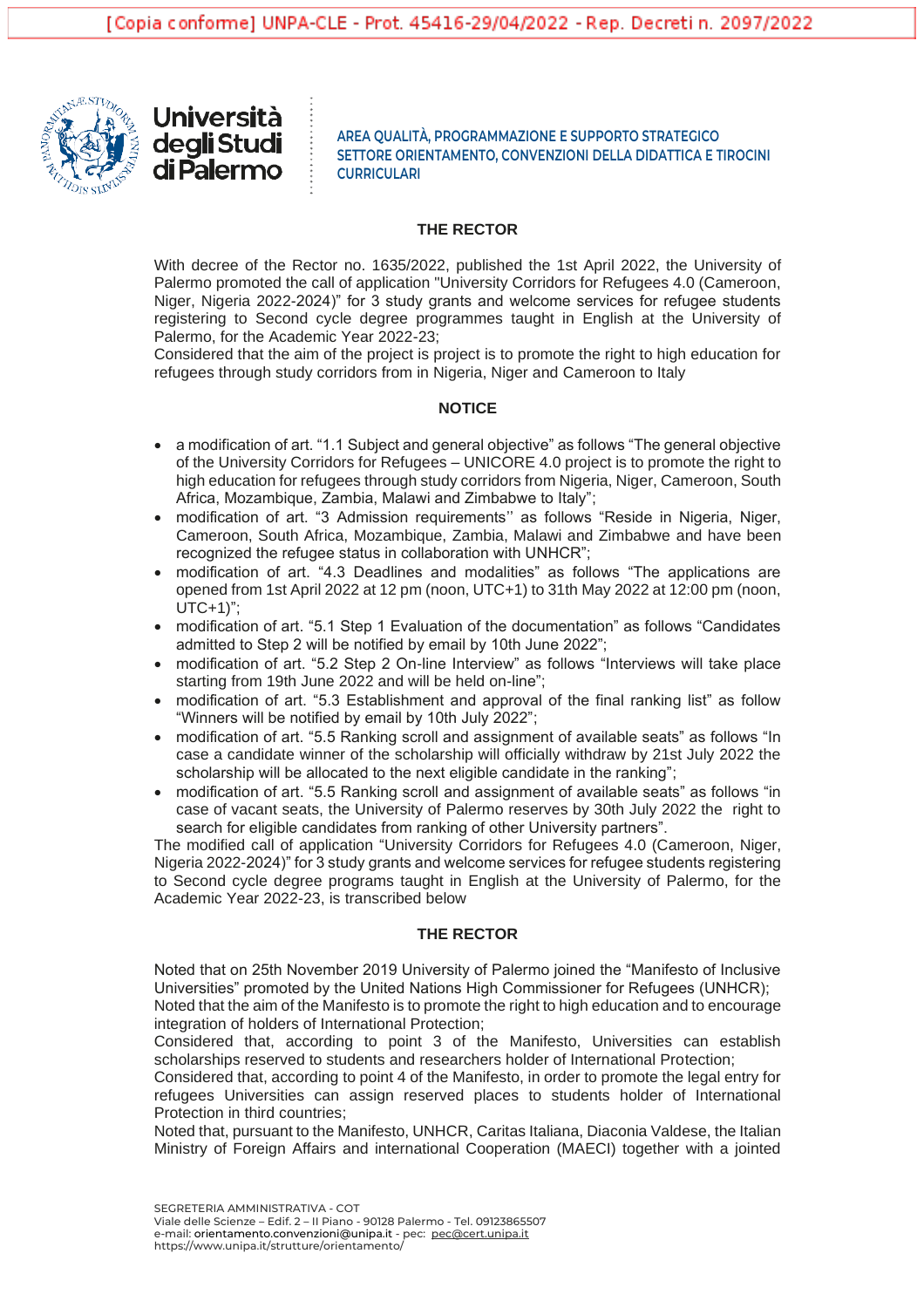



group of Italian universities, included the University of Palermo, promoted the project University Corridors for Refugees – UNICORE 4.0;

Considered that the aim of the project is to promote the right to high education for refugees through study corridors from in Nigeria, Niger, Cameroon, South Africa, Mozambique, Zambia, Malawi and Zimbabwe to Italy;

The Board of the University of Palermo, with resolution no. 227 of the 24th February 2022, as part of the actions of the Inclusive Universities Manifesto, resolved to sign the National Memorandum of Understanding for the activation of the University Corridors for Refugees according to the proposal of UNCHR.

# **ANNOUNCES**

it is approved the following Call of Application " University Corridors for Refugees 4.0" for 3 study grants and welcome services for refugee students registering to Second cycle degree programs taught in English at the University of Palermo, for the Academic Year 2022-23.

## **ART. 1 Subject, amount and duration.**

# **1.1 Subject and general objective**

The general objective of the University Corridors for Refugees - UNICORE 4.0 project is to promote the right to high education for refugees through study corridors from Nigeria, Niger, Cameroon, South Africa, Mozambique, Zambia, Malawi and Zimbabwe to Italy.

The project is jointly promoted by a consortium of partners:

United Nations High Commissioner for Refugees (UNHCR)

Gandhi Charity

Caritas Italiana

Diaconia Valdese

Centro Astalli – JRS Servizio dei Gesuiti per i Rifugiati in Italia

Italian Ministry of Foreign Affairs and International Cooperation (MAECI)

The Italian Universities better specified in the Cooperation Agreement

The benefits are intended for holders of International Protection living in Nigeria, Niger Cameroon, South Africa, Mozambique, Zambia, Malawi and Zimbabwe

UNICORE 4.0 benefits are assigned for A.Y. 2022-23 and A.Y. 2023-24.

Maintenance merit requirements and additional renewals conditions are listed in Art. 6.

## **1.2 Local Partners of the Project**

University of Palermo will be supported in the project by 3 local partners: Caritas Diocesana di Palermo; Centro Diaconale - Istituto Valdese; Centro Astalli Palermo.

Upon agreement of all the partners, the University of Palermo will be able to sign agreements with other local actors for the full realization of the project.

## **1.3 Benefits and supports offered**

Benefits included in the scholarship to all the winners will be the following:

- Full coverage of the expenses to be faced before the arrival in Italy: flight tickets, Visa and preparation of supporting documents (Caritas Italiana);
- $\in$  3,500 per year of study. Payments will be divided in installments and subject to the achievement of merit requirements. Winners will be provided with more information upon enrollment (University of Palermo);
- Free accommodation from October 2021 (Caritas Diocesana di Palermo e Centro Diaconale - Istituto Valdese);
- Meal card (Caritas Diocesana di Palermo);
- Enrollment (University of Palermo);
- Enrollment NHC and any other health costs (Centro Diaconale istituto Valdese);

SEGRETERIA AMMINISTRATIVA - COT

Viale delle Scienze – Edif. 2 – II Piano - 90128 Palermo - Tel. 09123865507 e-mail: orientamento.convenzioni@unipa.it - pec: [pec@cert.unipa.it](mailto:pec@cert.unipa.it) https://www.unipa.it/strutture/orientamento/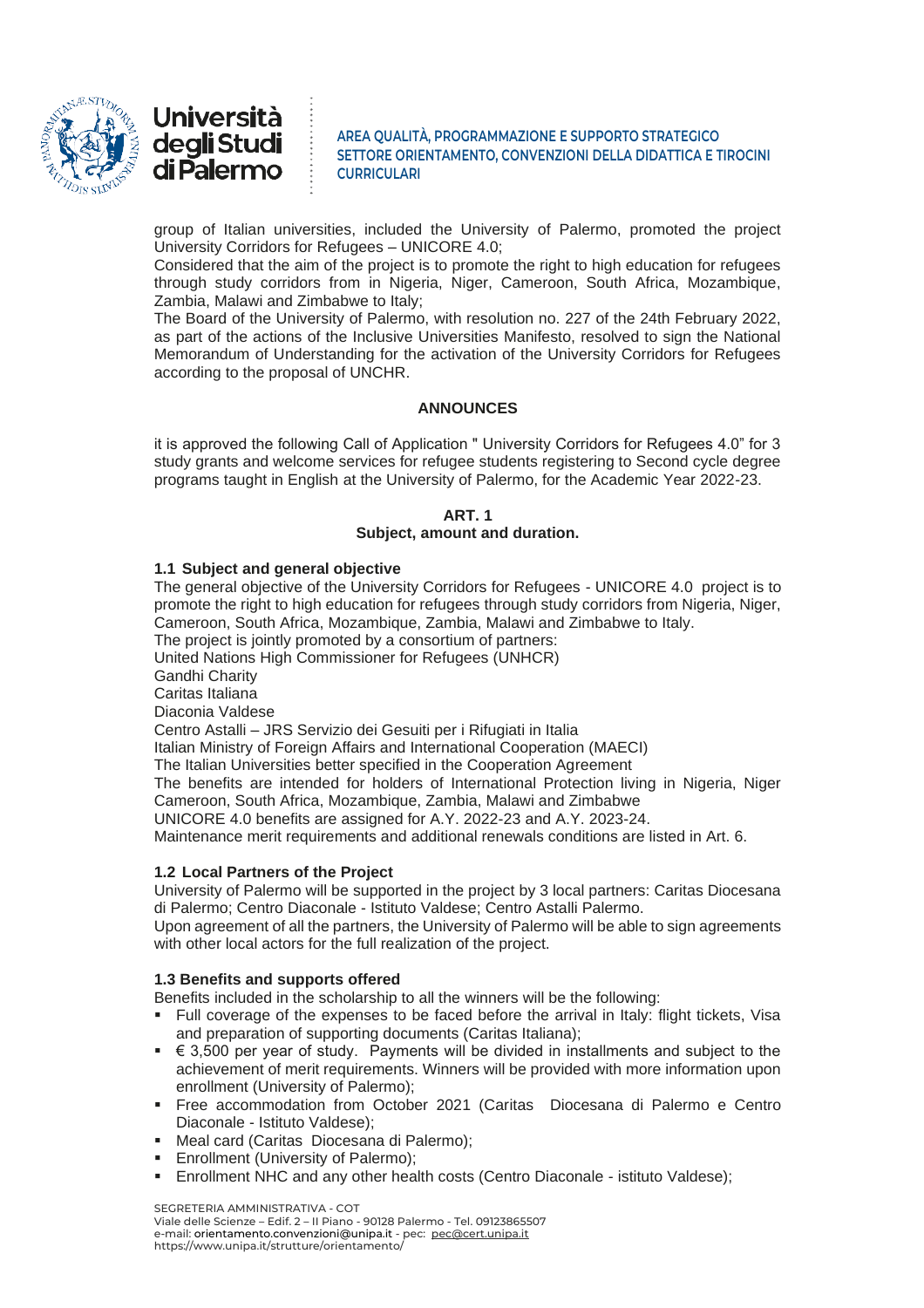



- A personal Pc (University of Palermo);
- Mobile phone, SIM card and subscription (Caritas Diocesana di Palermo e Centro Diaconale - Istituto Valdese);
- Annual Public transportation subscription (Centro Diaconale Istituto Valdese);
- Pocket money (Caritas Diocesana di Palermo):
- Psychological support offered (University of Palermo);
- Assistance for the first claim and further renewals of the residence permit (University of Palermo);
- Purchase of didactic material (Caritas Diocesana di Palermo e Centro Diaconale Istituto Valdese);
- Full coverage of the costs for the first claim and further renewals of the residence permit (Centro Diaconale - Istituto Valdese);
- Legal advisoring offered (University of Palermo);
- 3 cultural and linguistic facilitators (Caritas Diocesana di Palermo, Centro Diaconale istituto Valdese e Centro Astalli Palermo);
- Support students from volunteer families (Caritas Diocesana di Palermo);
- An additional limited budget (max  $\epsilon$  1.000,00) will be made available by one partner for the coverage of unforeseen and urgent expenses. This additional budget will be primarily used to cover the costs of issuing the Certificate of Comparability if the candidate cannot produce the declaration of value of his degree. The priority of the others needs will be discussed with and authorized by the partners (Centro Astalli Palermo);
- the payment of the regional tax required for the enrollment of students awarded the scholarship (Centro Astalli Palermo);
- **.** Italian Course organized by the language center of the University of Palermo, ITASTRA (University of Palermo);
- Mentoring service for all the duration of the studies (University of Palermo)
- The staff of the University will be at the student's disposal for assistance.

# **ART.2 Incompatibility.**

The UNICORE 4.0 study grants cannot be combined with:

- **■** merit-based study grants/prizes issued by the University of Palermo for the support of international students;
- study grants issued by the Ministry of Foreign Affairs and International Cooperation (MAECI);
- CRUI grants for beneficiaries of international protection;
- **•** study grants issued by foreign governmental bodies or institutions, on the basis of agreements with the University of Palermo, aimed at assisting the enrolment of international students at the University of Palermo;
- Regional scholarship offered by "Regione Sicilia" (ERSU).

# **ART.3**

## **Admission requirements.**

Application is open exclusively to candidates who meet the following requirements:

- **1.** Reside in Nigeria, Niger, Cameroon, South Africa, Mozambique, Zambia, Malawi and Zimbabwe and have been recognized the refugee status in collaboration with UNHCR;
- **2.** Hold a qualification valid for admission to the chosen Second Cycle Degree Programme. The degree must be issued by a higher education institution accredited in the higher education system of the country of origin or of the country of residence of the applicant;
- **3.** Have a grade of at least 80/110 according to the italian graduation grade conversion system (at [http://attiministeriali.miur.it/media/240734/allegato\\_5.pdf\)](http://attiministeriali.miur.it/media/240734/allegato_5.pdf);
- **4.** The degree must not be obtained before the year 2017;

SEGRETERIA AMMINISTRATIVA - COT Viale delle Scienze – Edif. 2 – II Piano - 90128 Palermo - Tel. 09123865507 e-mail: orientamento.convenzioni@unipa.it - pec: [pec@cert.unipa.it](mailto:pec@cert.unipa.it) https://www.unipa.it/strutture/orientamento/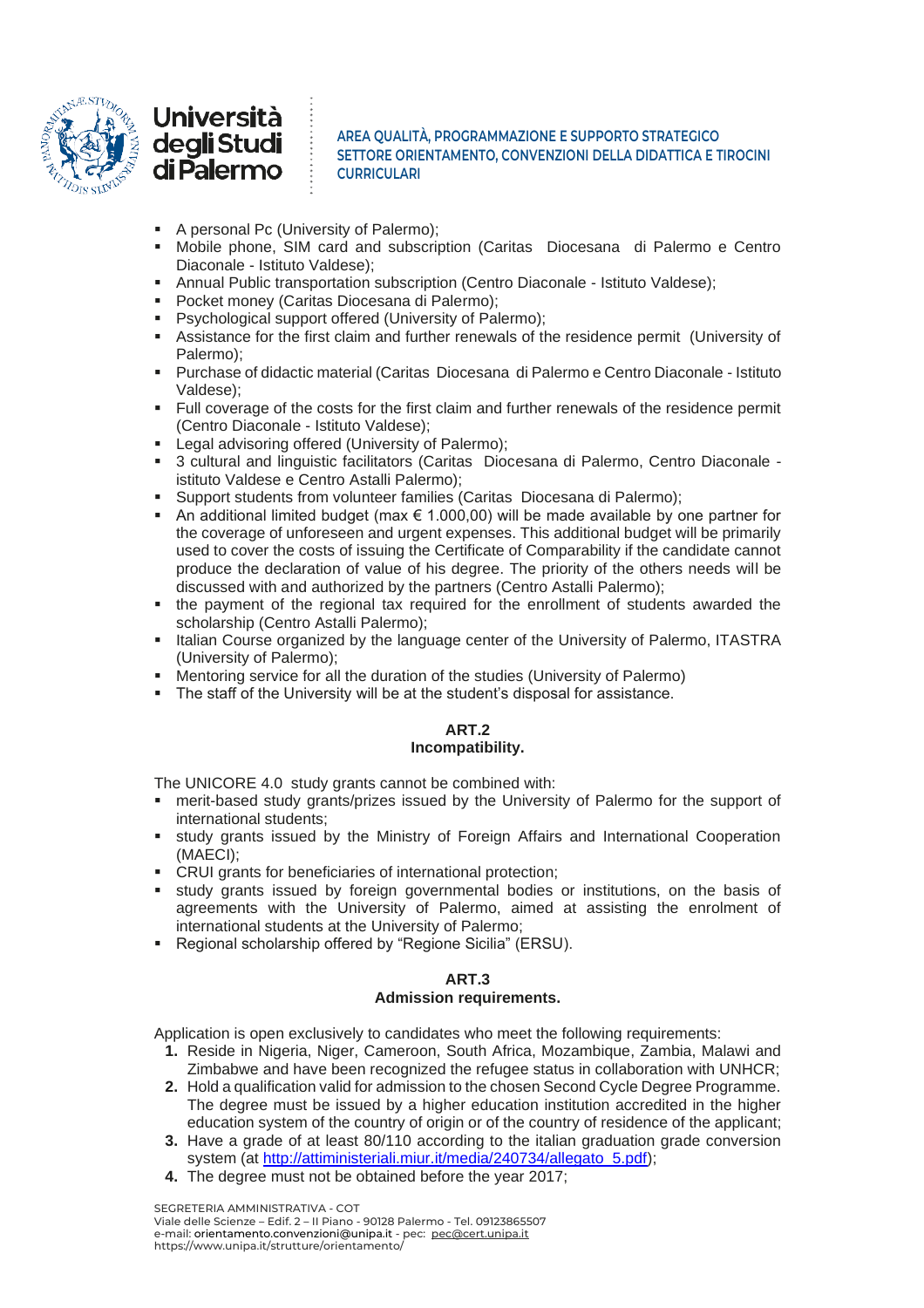



**5.** Meet the specific admission requirements of the Second cycle degree program of interest;

**6.** Have never been enrolled before in a degree programs at any of the Partner University. The applicant can choose only two of the universities participating in the project.

#### **ART.4 Selection criteria and application documents**

# **4.1 Selection criteria and evaluation committee**

Students are selected on the basis of merit requirements. The evaluation will be carried out by a Committee of Experts composed by Professor Aldo Schiavello (Teaching staff in charge of the project), a member of the University administrative staff, the Professor in charge of the Second Cycle Degree Programme concerned - or her/his delegates – and any other relevant teaching staff or third party designated by the University of Palermo or the relevant Professors Board.

4.2 Application documents

Students are required to submit the following documentation:

# **MANDATORY DOCUMENTS:**

- **1.** The application form attached to this call (see attachment n. 1);
- **2.** A copy of their currently valid Refugee Identity card issued in collaboration with UNHCR;
- **3.** A certificate confirming the qualification required for admission to the chosen degree programme;
- **4.** Transcripts of exams passed and relative marks;
- **5.** Any relevant and additional document required by the specific programs chosen;

## **NOT MANDATORY DOCUMENTS:**

- **6.** A motivation letter (maximum two A4 pages);
- **7.** Letter/s of references written by supervisor/advisor supporting the application .

In this phase, translation of documents can be done directly by the candidates.

## **4.3 Deadlines and modalities**

Applications are opened from 1st April 2022 at 12 pm (noon, UTC+1) to 31th May 2022 at 12:00 pm (noon, UTC+1). Students are required to send all the documents to: unicore@unipa.it specifying in the object: CALL UNICORE 4.0.

Applications that are not properly filled in or complete with all the required documentation will not be accepted.

Students are allowed to apply for maximum two Second Cycle Degree programs of the University of Palermo.

#### **ART.5 Selection process**

The selection process is divided into two steps:

- Step 1: evaluation of the documentation;
- Step 2: on-line interview

# **5.1 Step 1 Evaluation of the documentation**

The Committee of Experts will evaluate the documentation according to the following criteria: ▪ Academic background and graduation grade (score: 0-15);

Evaluation of CV: professional experience and personal skills (score: 0-15); coherence between previous studies and selected Second Cycle Degree programme (score: 0-10).

Candidates receiving a score of less than 25 will not be admitted to step 2 of the selection process.

SEGRETERIA AMMINISTRATIVA - COT Viale delle Scienze – Edif. 2 – II Piano - 90128 Palermo - Tel. 09123865507 e-mail: orientamento.convenzioni@unipa.it - pec: [pec@cert.unipa.it](mailto:pec@cert.unipa.it) https://www.unipa.it/strutture/orientamento/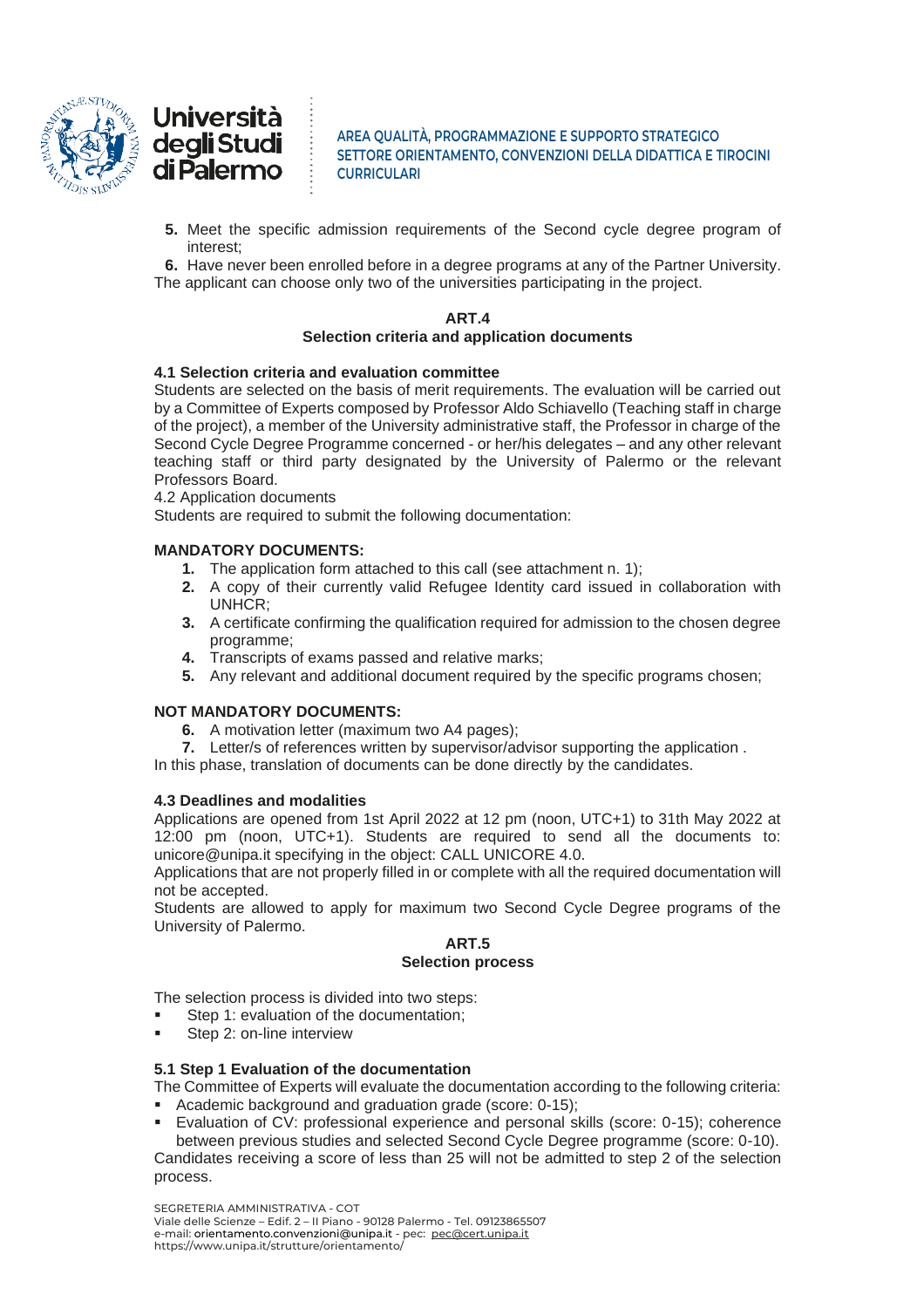



Candidates admitted to Step 2 will be notified by email by 10th June 2022. A maximum of 10 candidates will be admitted to the step 2 phase of the selection process

# **5.2 Step 2 On-line Interview**

Candidates admitted to step 2 will be interviewed by the Committee of Expert, who will evaluate their technical skills, competence on the subject as well as their mastering of the English language. Interviews will be graded on a scale of 40 points.

Interviews will take place starting from 19th June 2022 and will be held on-line.

Candidates will be notified by email about the date and time of the interview.

Candidates are requested to come to the interview with the Refugee Identity Card or the PoR card used during the on-line application.

A third party must be present during the beginning of the interview for the identification of the candidate.

Interviews will be conducted in English. English proficiency will be assessed during the interview.

# **5.3 Establishment and approval of the final ranking list**

Candidates who will score less than 50/80 points will not be included in the final ranking. Candidate rankings are drawn up by the Committee of Experts summing up the results of the two phases and are approved by Rectoral Decree.

The ranking is organized in decreasing order of points.

The three available seats are awarded on a gender balance ratio and the committee will elaborate two different rankings according to the gender of the candidates.

Only in the case that the list of eligible candidates does not include representatives of the two genders, the seats can be awarded to three representatives of the same gender.

For equal points, preference will be given to the younger candidate.

Winners will be notified by email by 10th July 2022.

## **5.4 Acceptance.**

In order to confirm the scholarship candidates must reply to the University communication accepting the scholarship by 10 days from the reception.

Failing to provide a feedback by the given deadline will cause the loss of the benefits.

By accepting the scholarship, the student fully accepts without reserve UNICORE 4.0 project support and financial benefits at the conditions established in this call for applications.

With the acceptance students also confirm under their own full responsibility that they do not fall within any of the conditions of incompatibility established in article 2 of this call for applications.

## **5.5 Ranking scroll and assignment of available seats**

In case a candidate winner of the scholarship will officially withdraw by 21st July 2022 the scholarship will be allocated to the next eligible candidate in the ranking.

In case of vacant seats, the University of Palermo reserve by 30th July 2022 the right to search for eligible candidates from ranking of other University partners.

Eligible candidates from external rankings must meet specific requirement of the programs of University of Palermo.

## **ART.6 Renewal requirements**

## **6.1 Renewal requirements**

Without prejudice to particular personal situations assessed by the course of studies council, in order to renew the scholarship students are required to earn 30 university credits (CFU) by the 10th August 2023.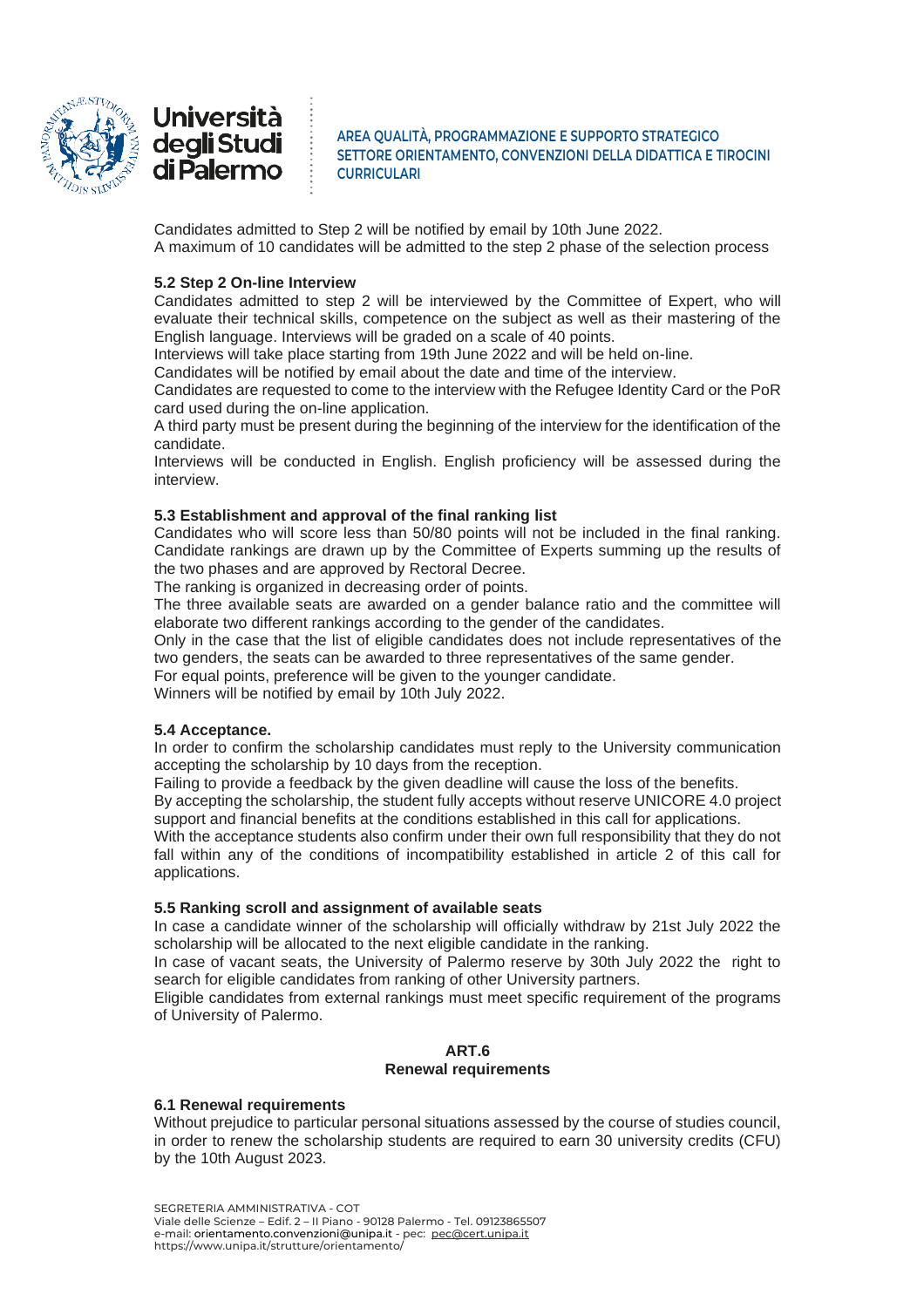



In case the study plan of the first year of the Second Cycle Degree Programme in which the student is enrolled will be of less of 60 credits, the minimum credits required for the renewal will be the half of the full amount of credits for the first year as indicated in the official study plan.

In order to maintain the scholarship, students are required to earn 60 university credits by the 10th August 2024.

Students are required to graduate by the last session available for their matriculation year, e.g. April 2025.

# **6.2 Additional Renewals**

Students who do not succeed to graduate within April 2025 can request a 6 months extension of the scholarship, at the condition to have earned at least 80 university credits by 31 March 2025.

Extension request must be submitted to unicore@unipa.it

# **ART.7 Withdrawal from the course**

Candidates who will withdraw from the program during their studies will lose all the benefits of the scholarship.

# **ART.8**

# **Information notice concerning data processing**

In compliance with European data protection policy, the personal data collected are processed as described in the "Regolamento di attuazione delle norme in materia di protezione dei dati personali" available (in Italian) at:

https://www.unipa.it/amministrazione/direzionegenerale/prevenzionedellacorruzione/u.o.nor mativaeregolamentidiateneoeprivacy/.content/documenti/regolamenti\_per\_aree\_tematiche \_di\_interesse/regolamenti\_di\_interesse\_generale/Regolamento-in-materia-di-protezionedei-dati-personali-2019.pdf

More information about the privacy policy of the University of Palermo ara available at: https://www.unipa.it/privacy/normativa-privacy/

Personal data collected are also processed in compliance with UNHCR Data Protection Policy available at https://www.refworld.org/docid/55643c1d4.html and its guidance available at https://www.refworld.org/docid/5b360f4d4.html

The candidates will also give consent to publish the refugee ID card number or the ration number card of PoR in the list of admitted candidates and the final ranking list both on the website: www.universitycorridors.unhcr.it and on: www.unipa.it

The Administration reserves the right to verify the truth of the information provided without prejudice to the penal sanctions of article 76 of Italian Presidential Decree no. 445/2000, in the event of fraudulent information being discovered as a result of such verification the applicant will forfeit the right to the study grant.

# **ART.9 Conditional issuing of the call for applications**

This call for application is issued conditionally to the signing of the cooperation agreement and its addendum for the project "University Corridors for Refugees 4.0" and to the specific cooperation agreement between University of Palermo and the local partners